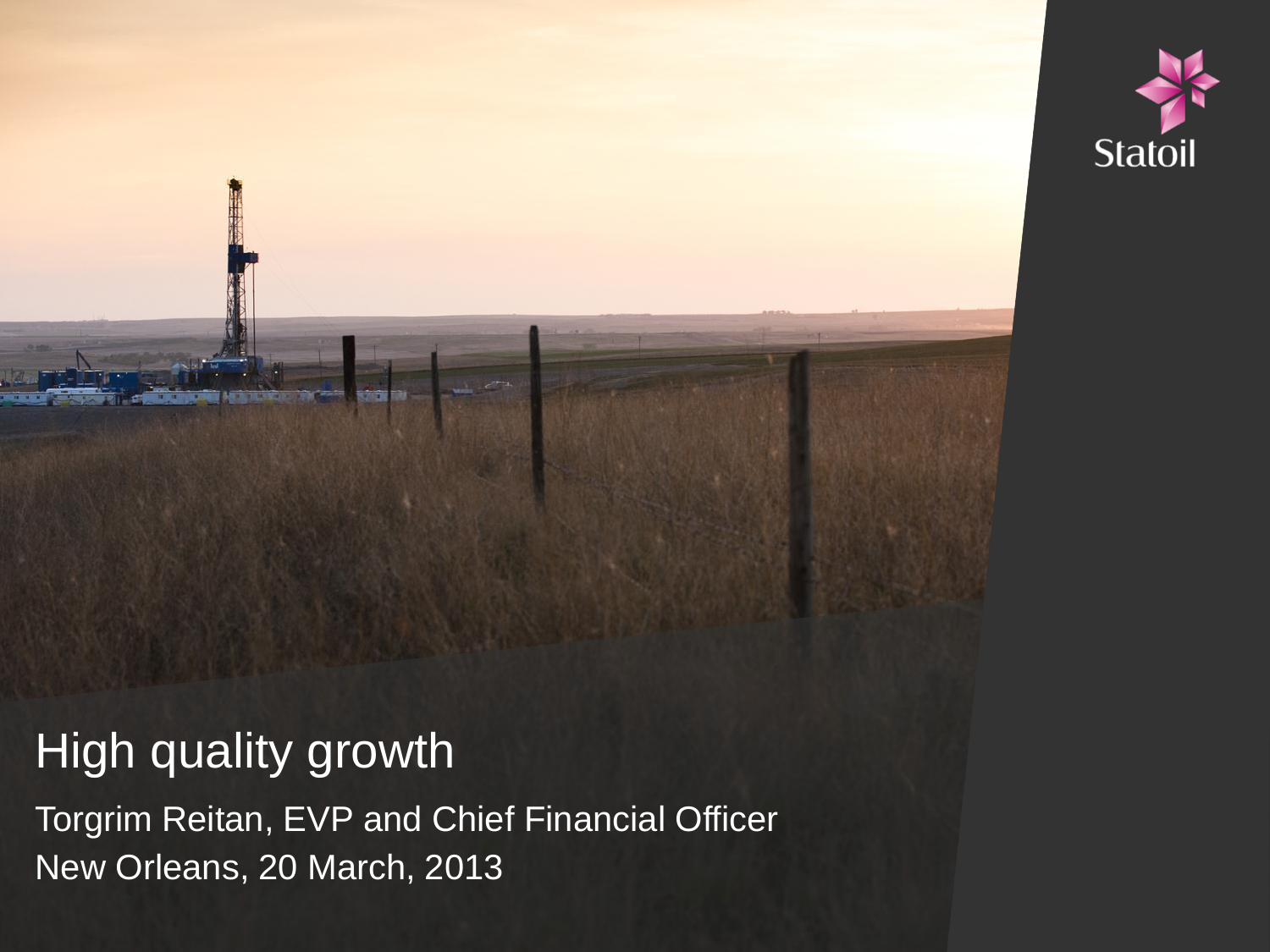#### FORWARD-LOOKING STATEMENTS

This presentation contains certain forward-looking statements that involve risks and uncertainties. In some cases, we use words such as "ambition", "continue", "could", "estimate", "expect", "focus", "likely", "may", "outlook", "plan", "strategy", "will", "possible" and similar expressions to identify forward-looking statements. All statements other than statements of historical fact, including, among others, statements regarding future financial position, results of operations and cash flows; changes in the fair value of derivatives; future financial ratios and information; future financial or operational portfolio or performance; future market position and conditions; business strategy; growth strategy; future impact of accounting policy judgments; sales, trading and market strategies; research and development initiatives and strategy; market outlook and future economic projections and assumptions; competitive position; projected regularity and performance levels; expectations related to our recent transactions and projects, such as the Rosneft cooperation, developments at Johan Sverdrup, the Wintershall agreement, the farming down of interests in Mozambique and the sale of producing assets in the Gulf of Mexico; completion and results of acquisitions, disposals and other contractual arrangements; reserve information; future margins; projected returns; future levels, timing or development of capacity, reserves or resources; future decline of mature fields; planned maintenance (and the effects thereof); oil and gas production forecasts and reporting; domestic and international growth, expectations and development of production, projects, pipelines or resources; estimates related to production and development levels and dates; operational expectations, estimates, schedules and costs; exploration and development activities, plans and expectations; projections and expectations for upstream and downstream activities; oil, gas, alternative fuel and energy prices; oil, gas, alternative fuel and energy supply and demand; natural gas contract prices; timing of gas off-take; technological innovation, implementation, position and expectations; projected operational costs or savings; projected unit of production cost; our ability to create or improve value; future sources of financing; exploration and project development expenditure; effectiveness of our internal policies and plans; our ability to manage our risk exposure; our liquidity levels and management; estimated or future liabilities, obligations or expenses and how such liabilities, obligations and expenses are structured; expected impact of currency and interest rate fluctuations; expectations related to contractual or financial counterparties; capital expenditure estimates and expectations; projected outcome, objectives of management for future operations; impact of PSA effects; projected impact or timing of administrative or governmental rules, standards, decisions, standards or laws (including taxation laws); estimated costs of removal and abandonment; estimated lease payments, gas transport commitments and future impact of legal proceedings are forwardlooking statements. You should not place undue reliance on these forward-looking statements. Our actual results could differ materially from those anticipated in the forward-looking statements for many reasons, including the risks described above in "Risk update".

These forward-looking statements reflect current views about future events and are, by their nature, subject to significant risks and uncertainties because they relate to events and depend on circumstances that will occur in the future. There are a number of factors that could cause actual results and developments to differ materially from those expressed or implied by these forwardlooking statements, including levels of industry product supply, demand and pricing; price and availability of alternative fuels; currency exchange rate and interest rate fluctuations; the political and economic policies of Norway and other oil-producing countries; EU directives; general economic conditions; political and social stability and economic growth in relevant areas of the world; the sovereign debt situation in Europe; global political events and actions, including war, terrorism and sanctions; security breaches; changes or uncertainty in or non-compliance with laws and governmental regulations; the timing of bringing new fields on stream; an inability to exploit growth or investment opportunities; material differences from reserves estimates; unsuccessful drilling; an inability to find and develop reserves; ineffectiveness of crisis management systems; adverse changes in tax regimes; the development and use of new technology; geological or technical difficulties; operational problems; operator error; inadequate insurance coverage; the lack of necessary transportation infrastructure when a field is in a remote location and other transportation problems; the actions of competitors; the actions of field partners; the actions of governments (including the Norwegian state as majority shareholder); counterparty defaults; natural disasters and adverse weather conditions, climate change, and other changes to business conditions; an inability to attract and retain personnel; relevant governmental approvals (including in relation to the agreement with Wintershall); industrial actions by workers and other factors discussed elsewhere in this report. Additional information, including information on factors that may affect Statoil's business, is contained in Statoil's Annual Report on Form 20-F for the year ended December 31, 2011, filed with the U.S. Securities and Exchange Commission, which can be found on Statoil's website at [www.statoil.com](http://www.statoil.com/).

Although we believe that the expectations reflected in the forward-looking statements are reasonable, we cannot assure you that our future results, level of activity, performance or achievements will meet these expectations. Moreover, neither we nor any other person assumes responsibility for the accuracy and completeness of the forward-looking statements. Unless we are required by law to update these statements, we will not necessarily update any of these statements after the date of this report, either to make them conform to actual results or changes in our expectations.

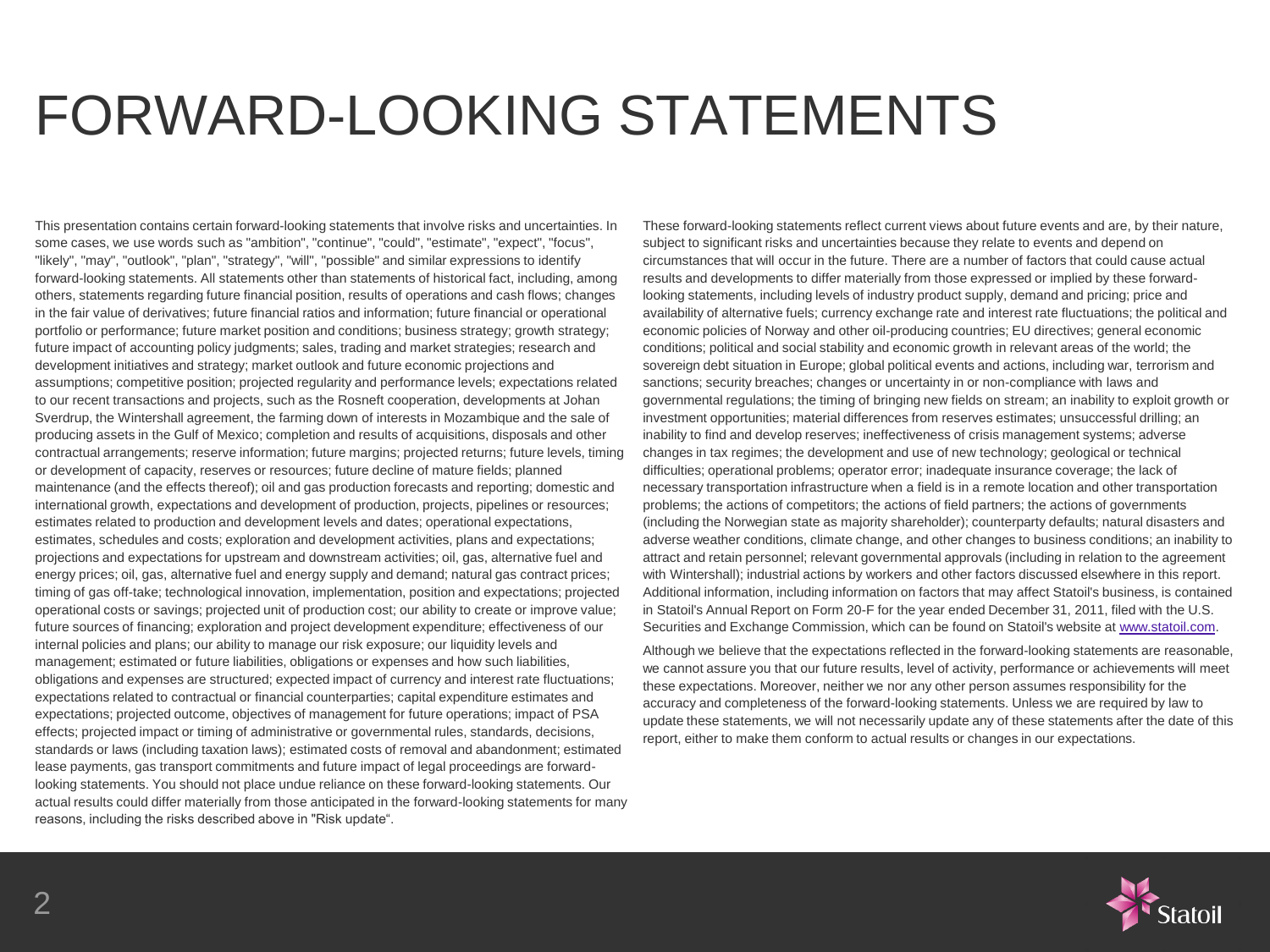### Driving profitable growth across the globe

Expanding in onshore resources in the US and around the world to meet growing energy demand



Growing NCS production with giant discoveries: Johan Sverdrup, Skrugard and King Lear



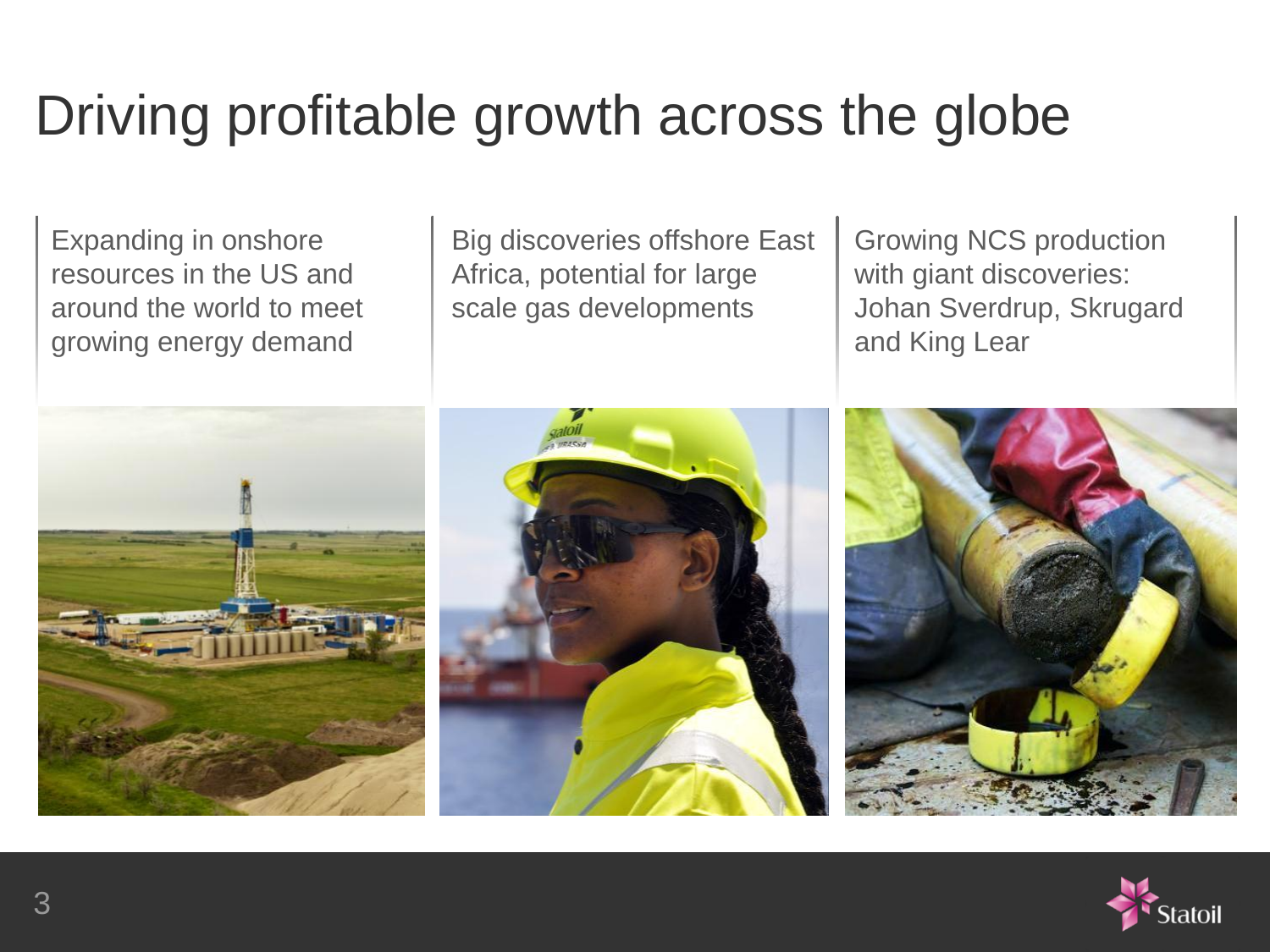#### Attractive and robust value proposition

- Strong legacy production from NCS
- World's largest offshore operator
- Industry-leading production growth
- Continued exploration success
- Transactions strengthening upstream focus
- Attractive and growing dividend yield
- Consistent delivery across key indicators



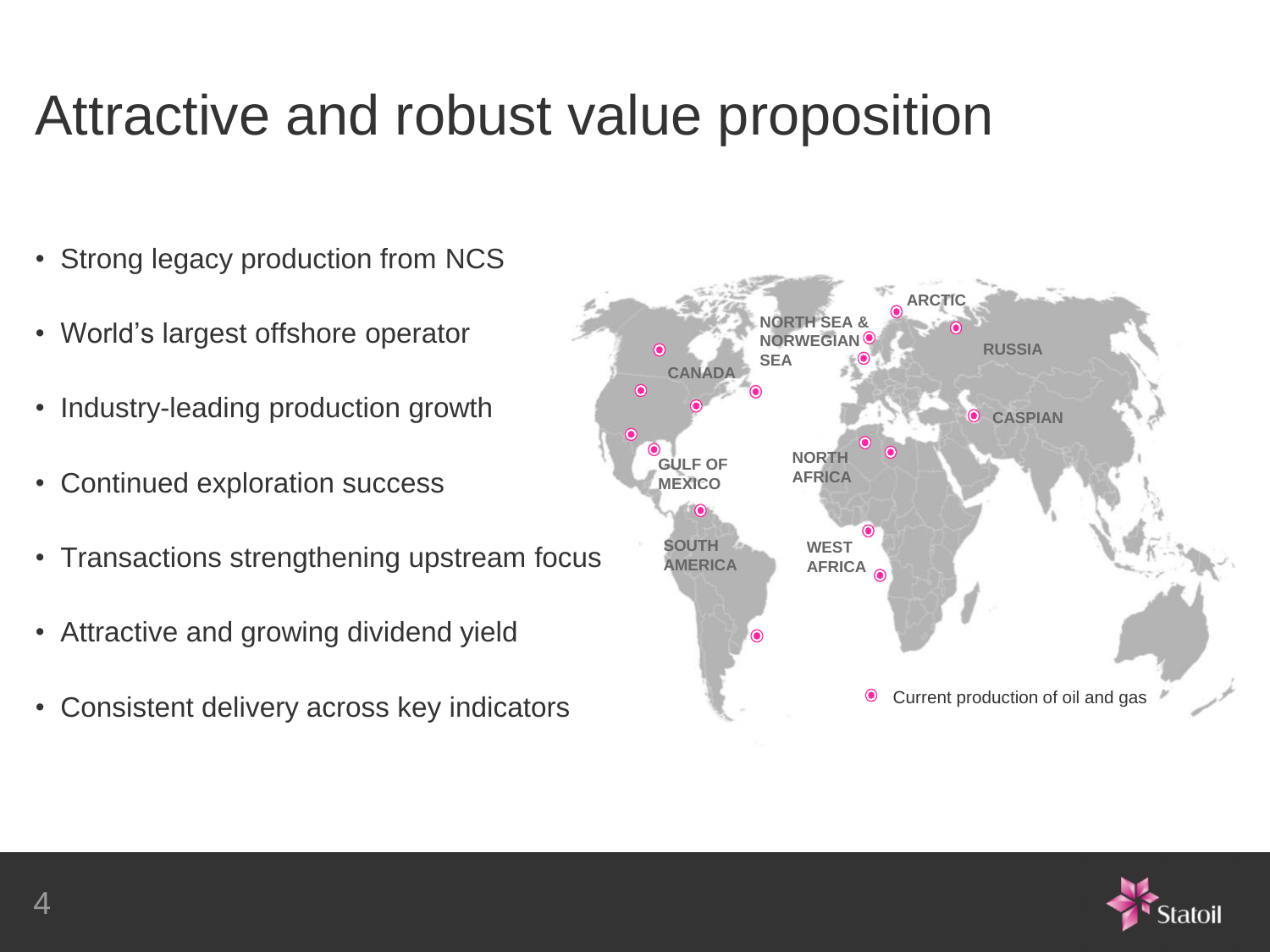### 2012: Strategic execution according to plan





5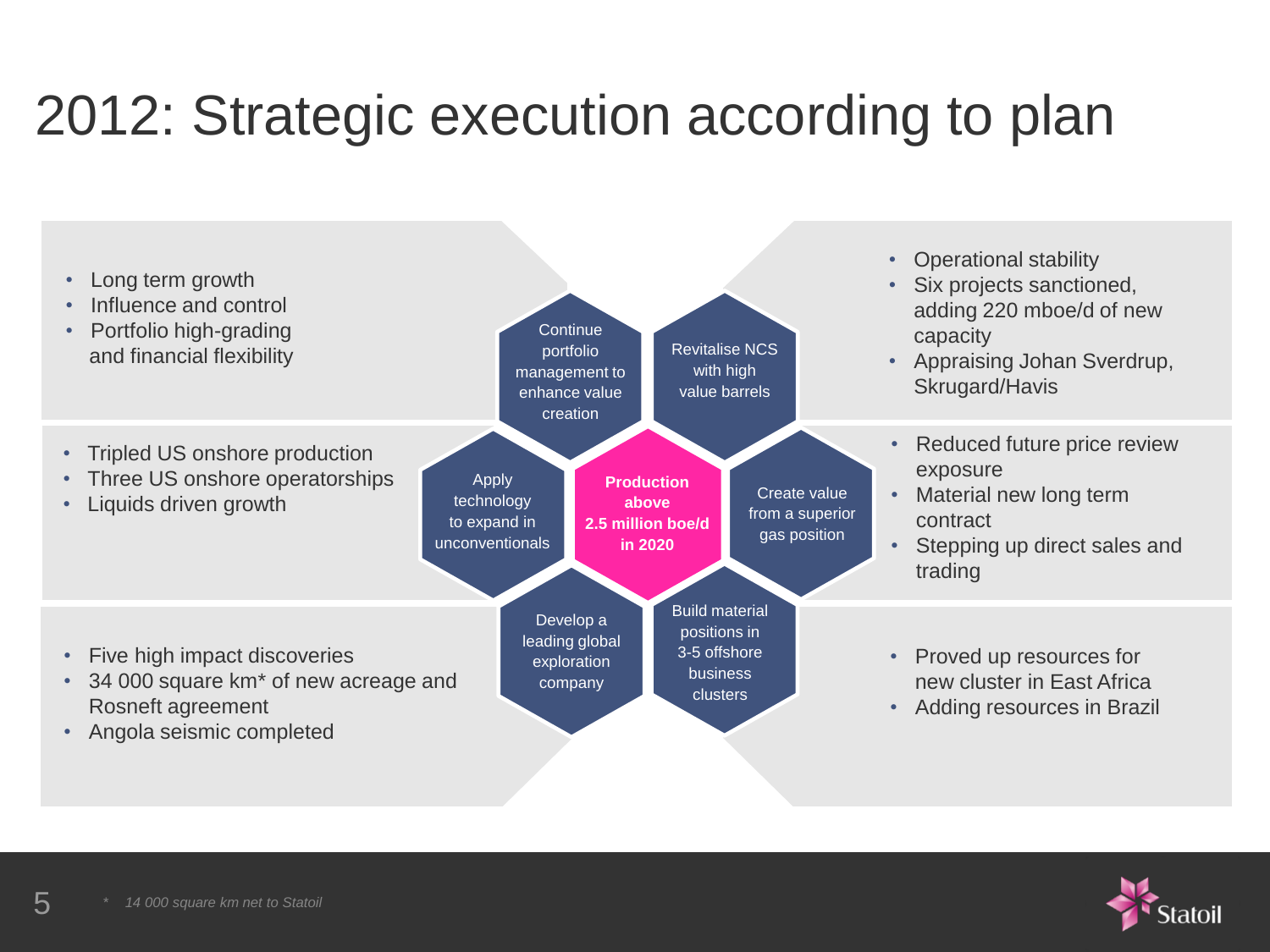#### Strong delivery across the business

Production | 8% growth

Earnings | Strong earnings Financials Record cash flow generation Reserves | Organic RRR = 1.1 Resources | 1.5 bn boe added from exploration

Dividend **Proposed increase to NOK 6.75** 



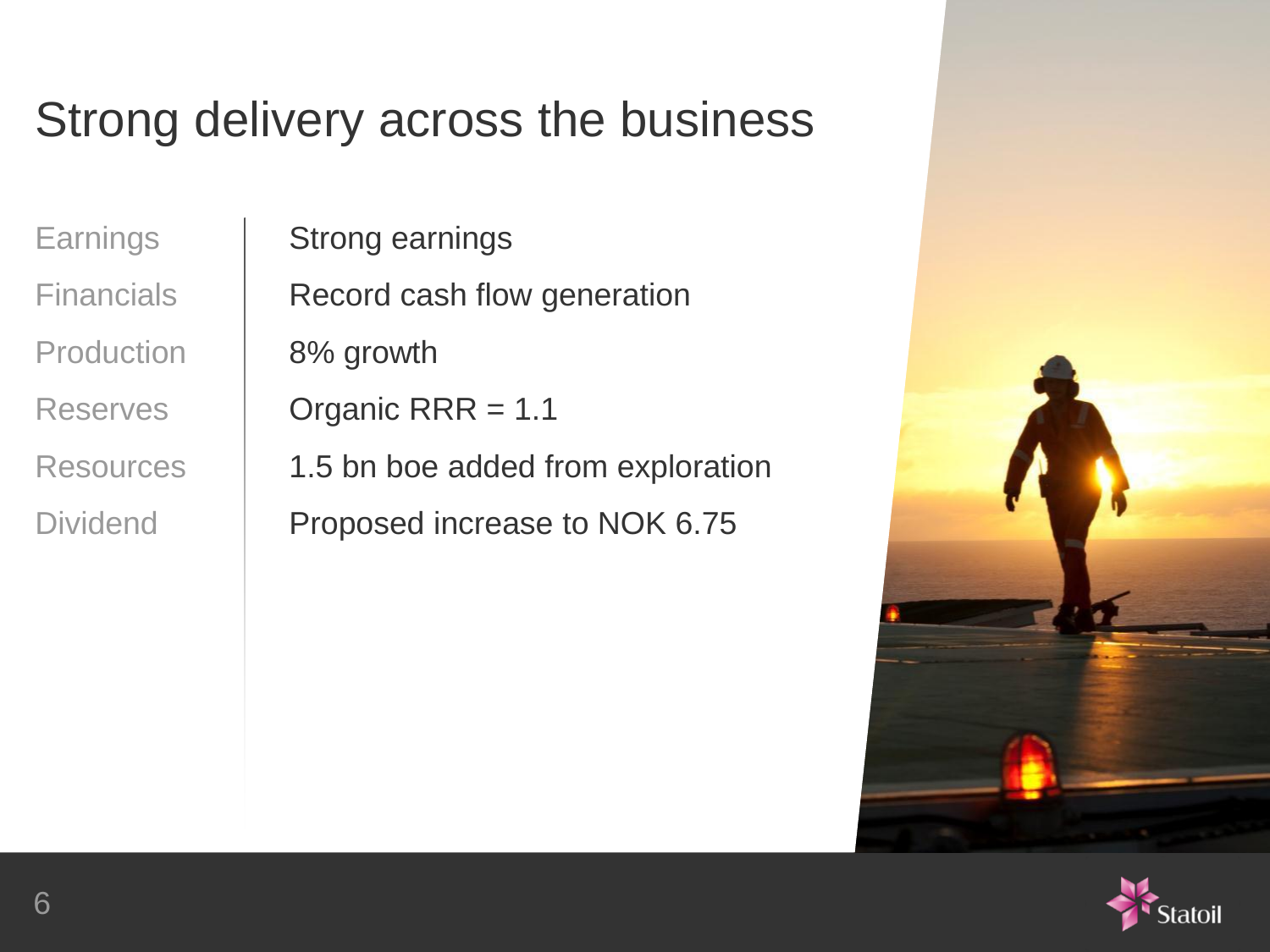### Highly visible growth from profitable projects

**~400 mboe/d installed capacity\***

| Start-up | <b>Selected fields</b>      | Capacity* |
|----------|-----------------------------|-----------|
| Apr 2011 | Peregrino /Brazil           | 60        |
| Aug 2011 | Pazflor /Angola             | 50        |
| Mar 2012 | Caesar Tonga /USA           | 12        |
| Apr 2012 | Marulk /Norway              | 10        |
| May 2012 | Kizomba Satellites / Angola | 11        |
| Nov 2012 | <b>Visund South /Norway</b> | 18        |
| Dec 2012 | PSVM/Angola                 | 20        |
| Dec 2012 | <b>Skarv /Norway</b>        | 50        |
|          |                             |           |







| FID | Start-up | <b>Selected fields</b>                                       | Capacity*   |
|-----|----------|--------------------------------------------------------------|-------------|
| N   | 2013     | Fast track projects (Hyme,<br>Skuld, Stjerne, Svalin, Vigdis |             |
|     |          | NE, Visund N) /Norway                                        | 80          |
| ٦   | 2014     | CLOV /Angola                                                 | 35          |
| Ñ   | 2014     | Corrib /Ireland                                              | 20          |
| N   | 2014     | Goliat /Norway                                               | 30          |
| N   | 2014     | Gudrun /Norway                                               | 65          |
| N   | 2014     | Jack & St Malo /USA                                          | Under study |
| N   | 2014     | Valemon /Norway                                              | 50          |
|     | 2016     | Julia /USA                                                   | Under study |

#### **START-UP 2011-2012 START-UP 2013-2016 START-UP 2017-2020**

underpinned by ramp-ups and start-ups





**√ √ √ √**







| FID | Start-up        | <b>Selected fields</b>           | Capacity*   |
|-----|-----------------|----------------------------------|-------------|
| V   | 2017            | Dagny /Norway                    | 50          |
| V   | 2017            | Ivar Aasen /Norway               | 40          |
| V   | 2017            | Mariner /UK                      | 45          |
| V   | 2017<br>$2017+$ | Aasta Hansteen /Norway           | 100         |
|     |                 | Johan Sverdrup / Norway          | 120-200     |
|     |                 | <b>KKD Future Phases /Canada</b> | $30 - 60$   |
|     |                 | Shah Deniz Stage 2 / Azerbaijan  | 95          |
|     |                 | Skrugard/Havis /Norway           | 60-95       |
|     |                 | Bressay /UK                      | Under study |
|     |                 | Peregrino Phase 2 / Brazil       | Under study |
|     |                 | Rosebank /UK                     | Under studv |

#### ... and an additional 100 other projects in progress together with a continuous ramp-up of US onshore\*\*



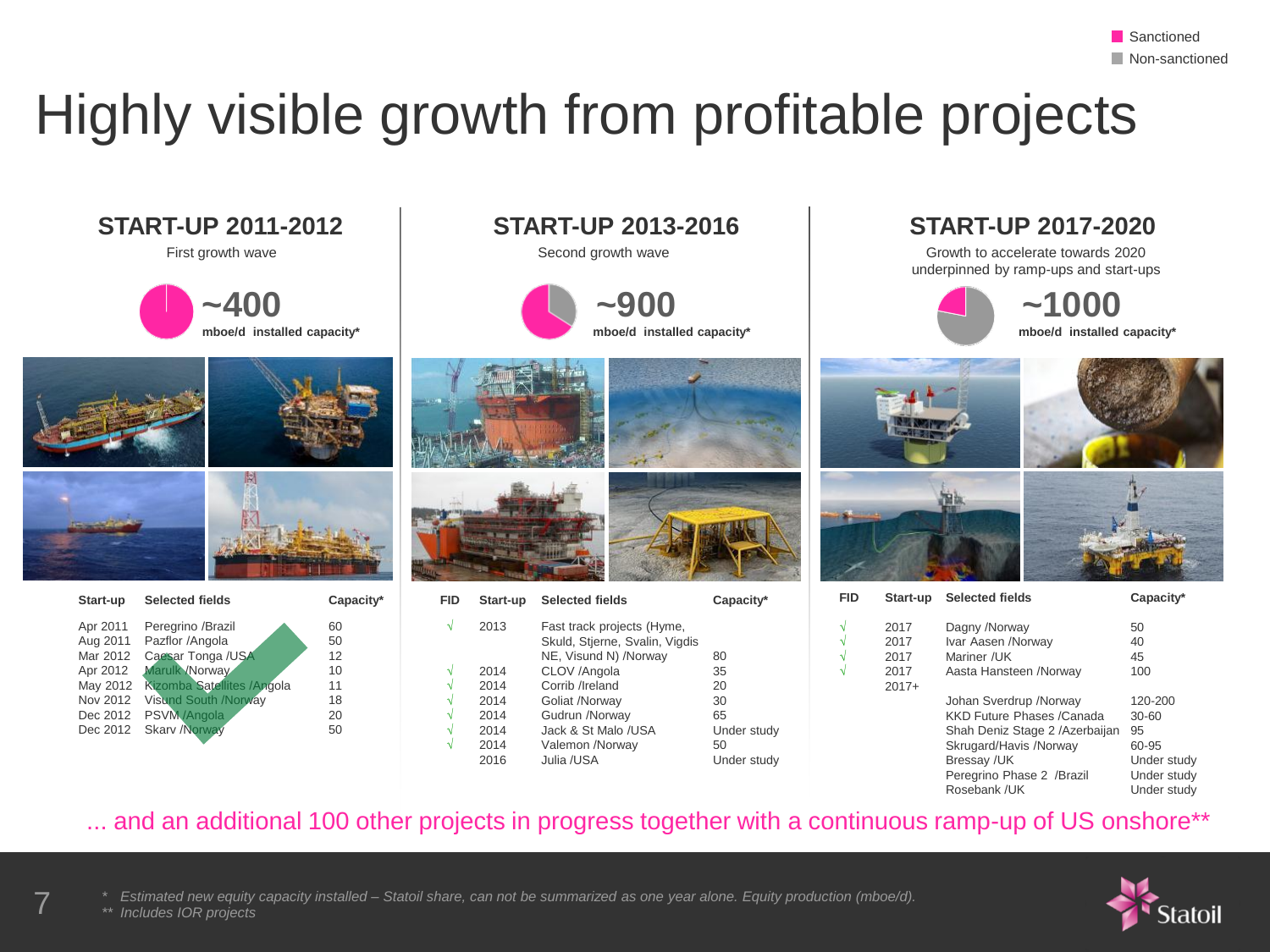## Re-investing into high quality growth



#### **Sources**

- Operating cash flow new assets
- Operating cash producing assets
- **Uses**
- Organic capex new assets
- **Organic capex producing assets**
- 2013 :  $\sim$  USD 19 bn organic capex
- 2013-2016:  $\sim$  USD 21 bn organic capex
- Producing portfolio
	- 2012 : USD 10 bn in free cash flow before growth
	- Company value paid back in 2020
	- Top quartile RoACE \*\*
- New assets
	- Average break even ~ USD 50/bbl on sanctioned portfolio
	- Average project paid back after 3 years
	- 2020: Production potential above 2.5 mmboe/d

*\* Realised oil price was 104 USD/bbl in 2012, Brent Blend assumption 110 USD/bbl in 2013 – 2016.*

*\*\* RoACE peer group comparison provided by Barclays Capital as per 30 January 2013. Peer group: Anadarko, BG, BP, Chevron, ConocoPhillips, Devon Energy, Encana, Eni, ExxonMobil, Occidental, Petrobras, Repsol YPF, Royal Dutch Shell, Statoil, Total.*

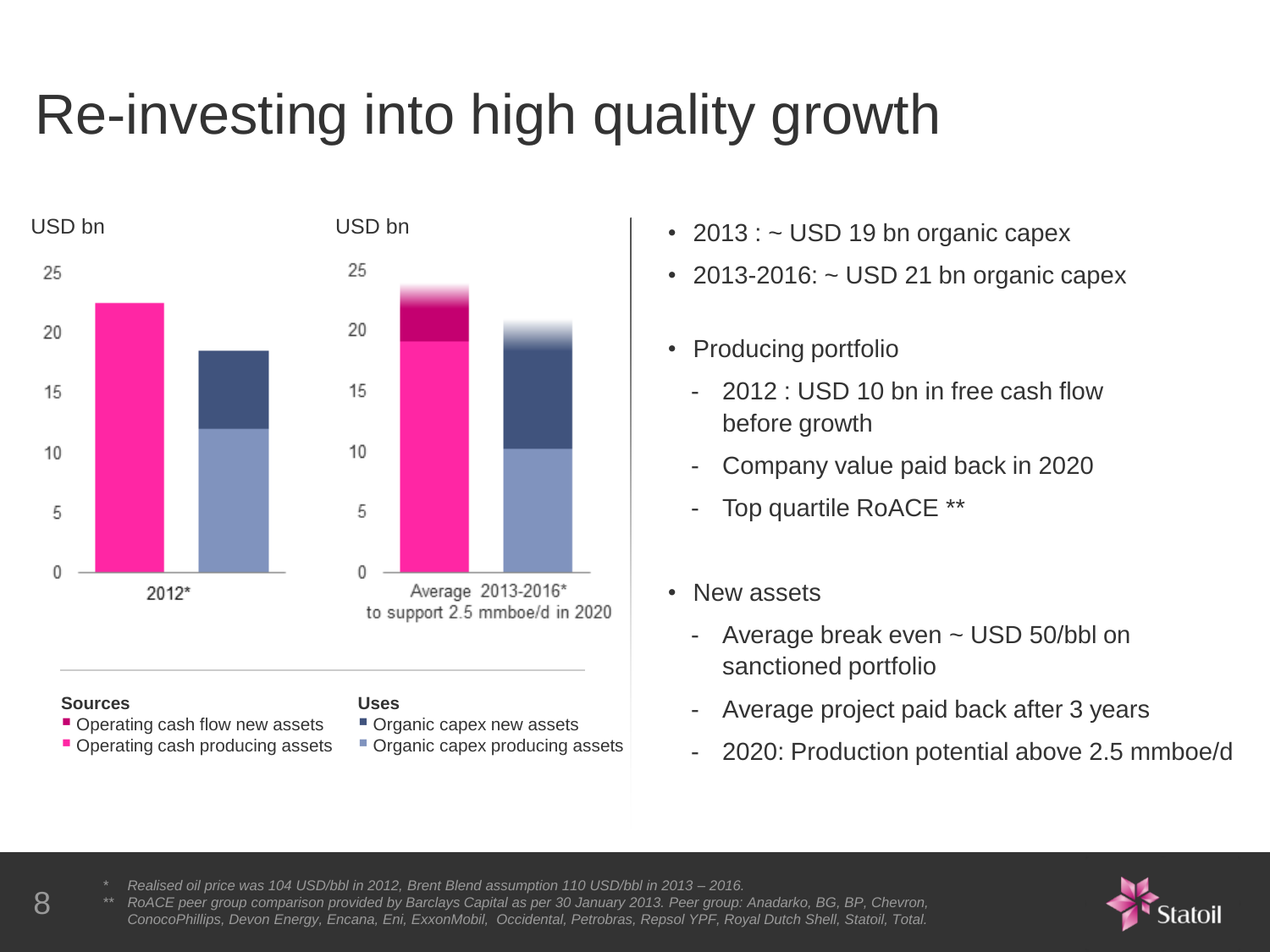## Firm financial framework



*\* Brent oil price assumption USD 110/bbl and gas prices around 220 øre/sm3 in 2013-16.*

*Exchange rate 6 NOK/USD.* 

9

*\*\*\* Proposed by Board of Directors.*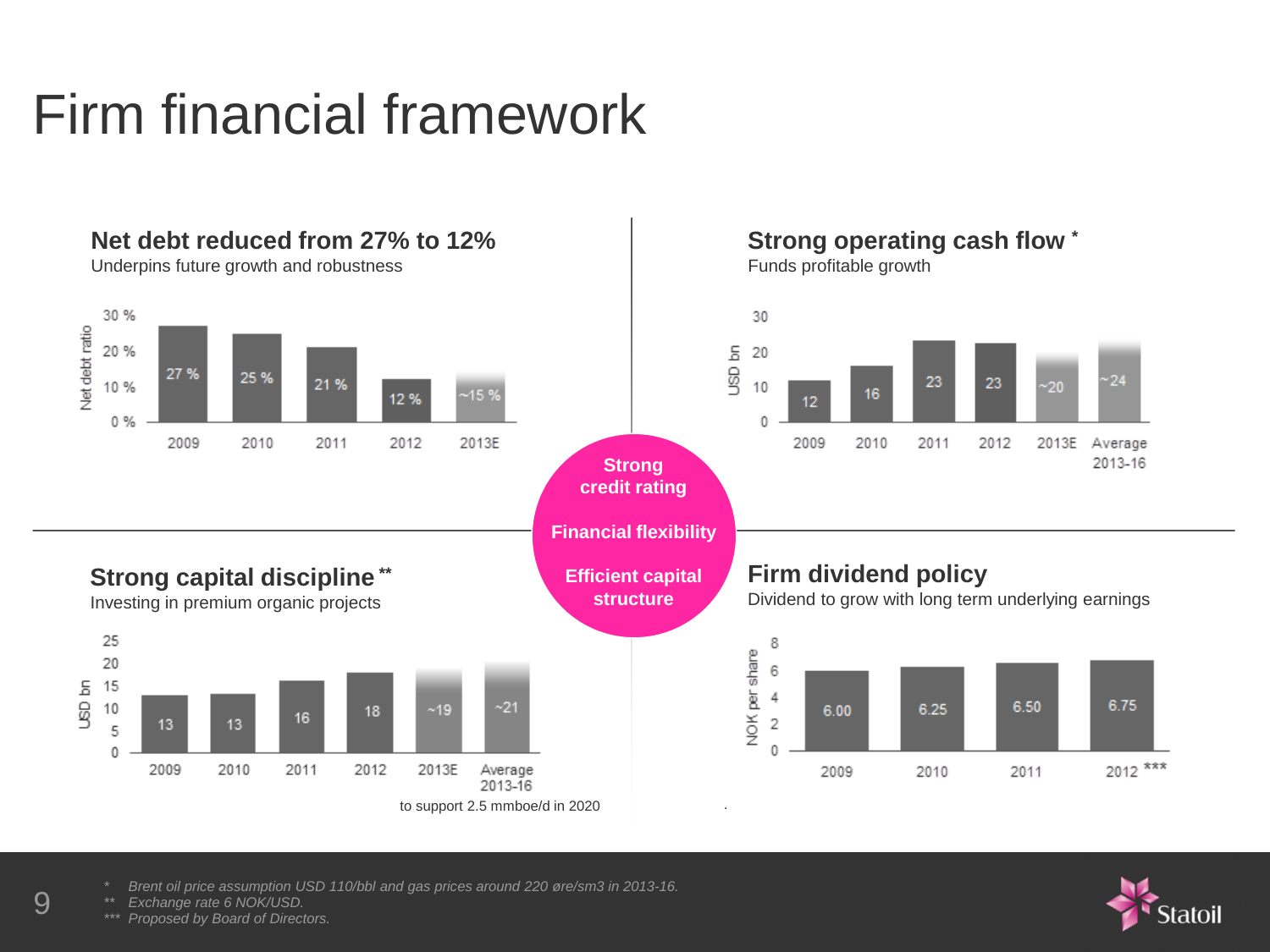## Creating value through portfolio management

**Delivering value-creating portfolio management** Revitalise NCS with high value barrels **Continue** management to enhance value

> Production above 2.5 million boe/d in 2020

nom a sapend<br>gas position

Build material positions in 3-5 new offshore business clusters

Create value from a superior

#### **Realising >USD 6 bn gains from strategic divestments**

Proceeds (USD bn), selected divestments Selected acquisitions



#### **Reinvesting for highvalue long-term growth**



**Revitalising NCS w/high value barrels** Edvard Grieg, undiscl. 2012



**Expanding in US onshore** Bakken, USD 4.5 bn 2011



**Creating value from superior gas position** Snøhvit, NOK 1 bn 2011

\* Including IPO, exit, dividends & deconsolidated debt

Develop a leading global exploration company

Apply technology to expand in uu capanu m<br>nconventional

\*\* 15 % stake in the Edvard Grieg license in the North Sea

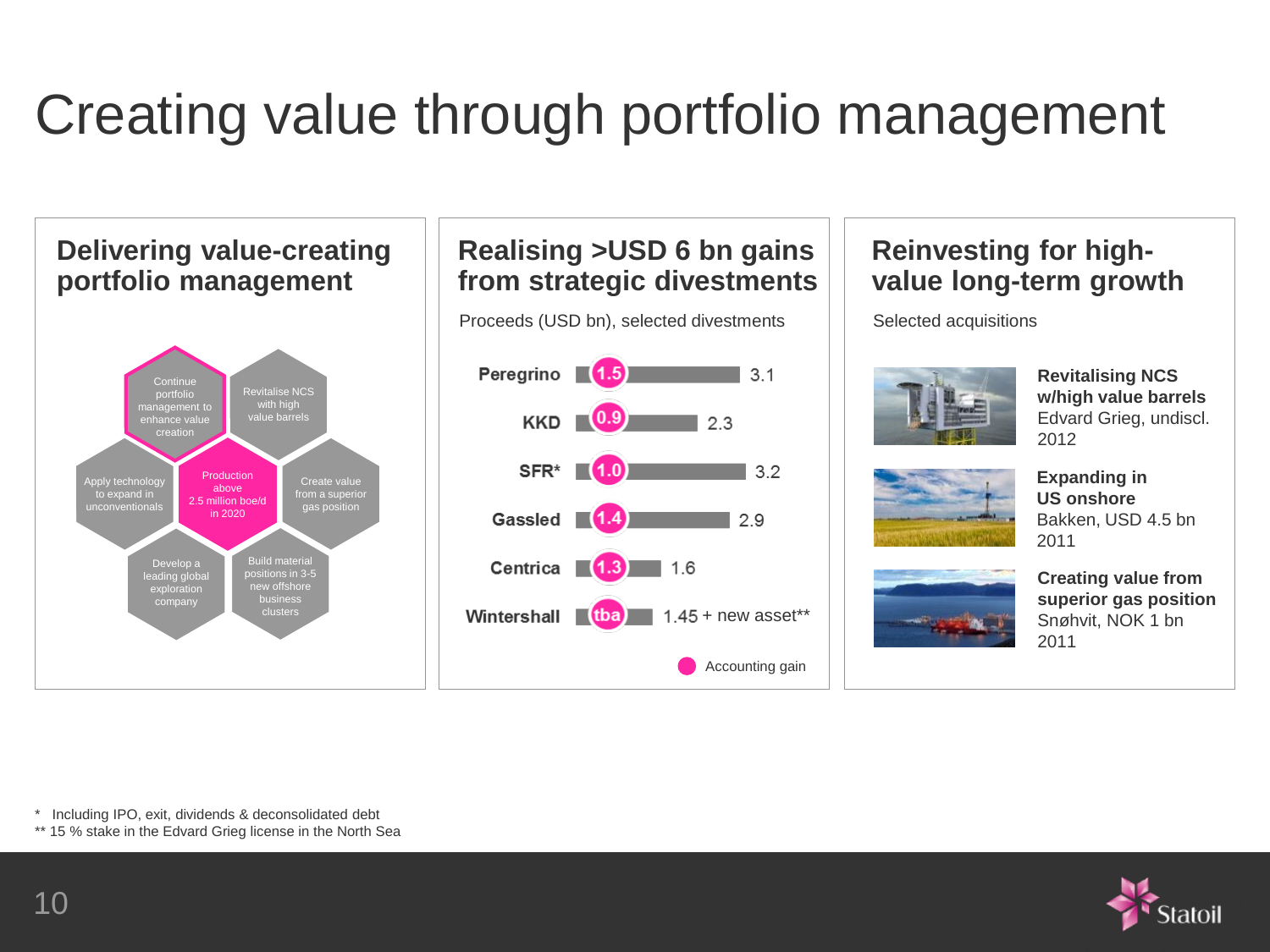## 1.5 bn boe added from exploration in 2012

Basin/area with high impact wells  $\bullet$ 

- $\sim$  20 high impact wells 2013-2015
- ~ USD 3.5 billion on exploration activity





- 10-13 Tcf discovered recoverable resources in Block 2
- New 3D seismic in 2013

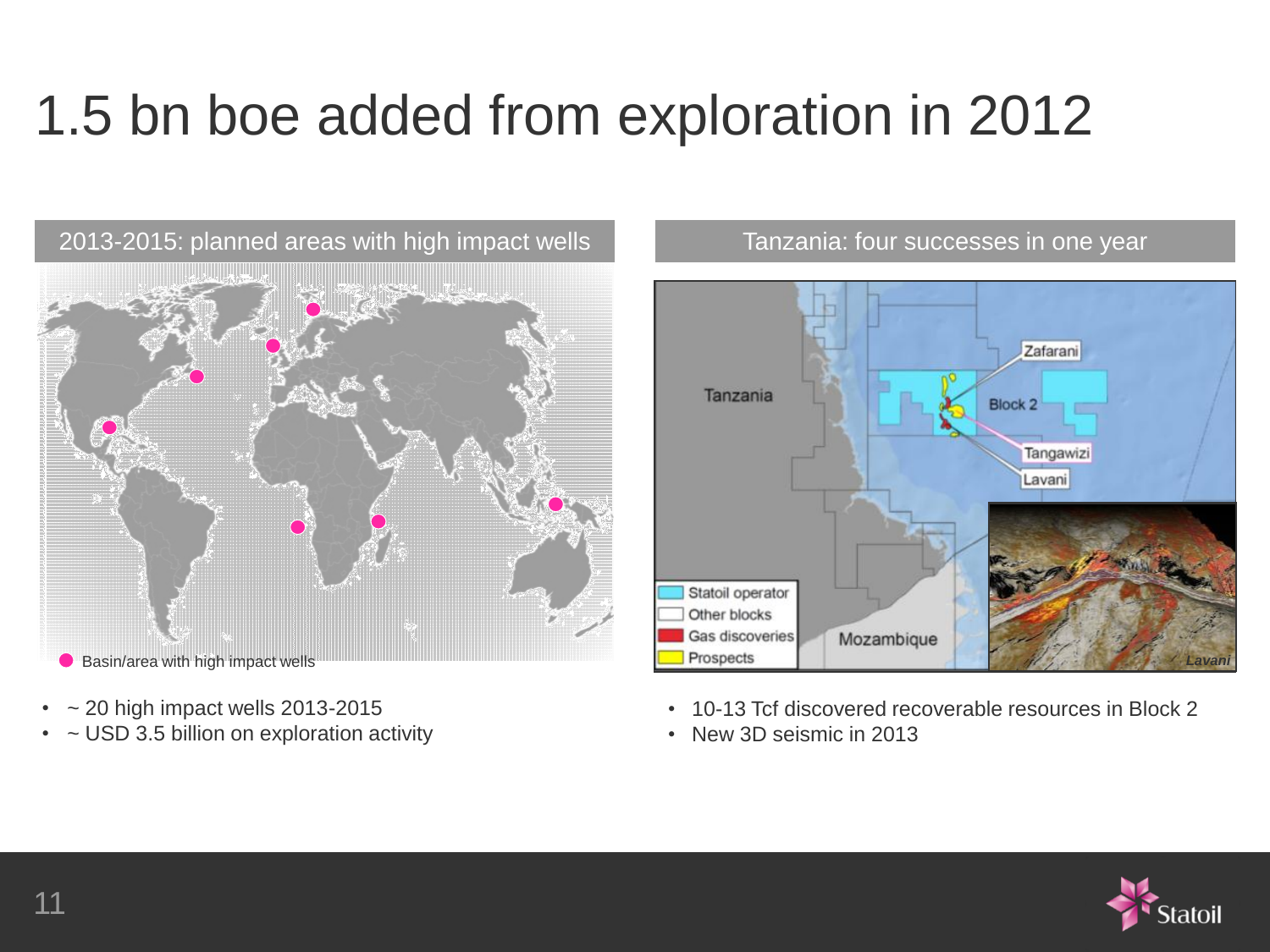### **Outlook**

- 2013
	- Organic capex ~ USD 19 billion
	- Exploration activity ~ USD 3.5 billion
	- $\sim$  50 exploration wells, high appraisal activity
	- Lower production than 2012
- Beyond 2013
	- ~20 high impact exploration wells 2013-2015
	- Production CAGR of ~ 2-3% from 2012-2016
	- Ambition of > 2.5 mmboe/d in 2020 remains firm